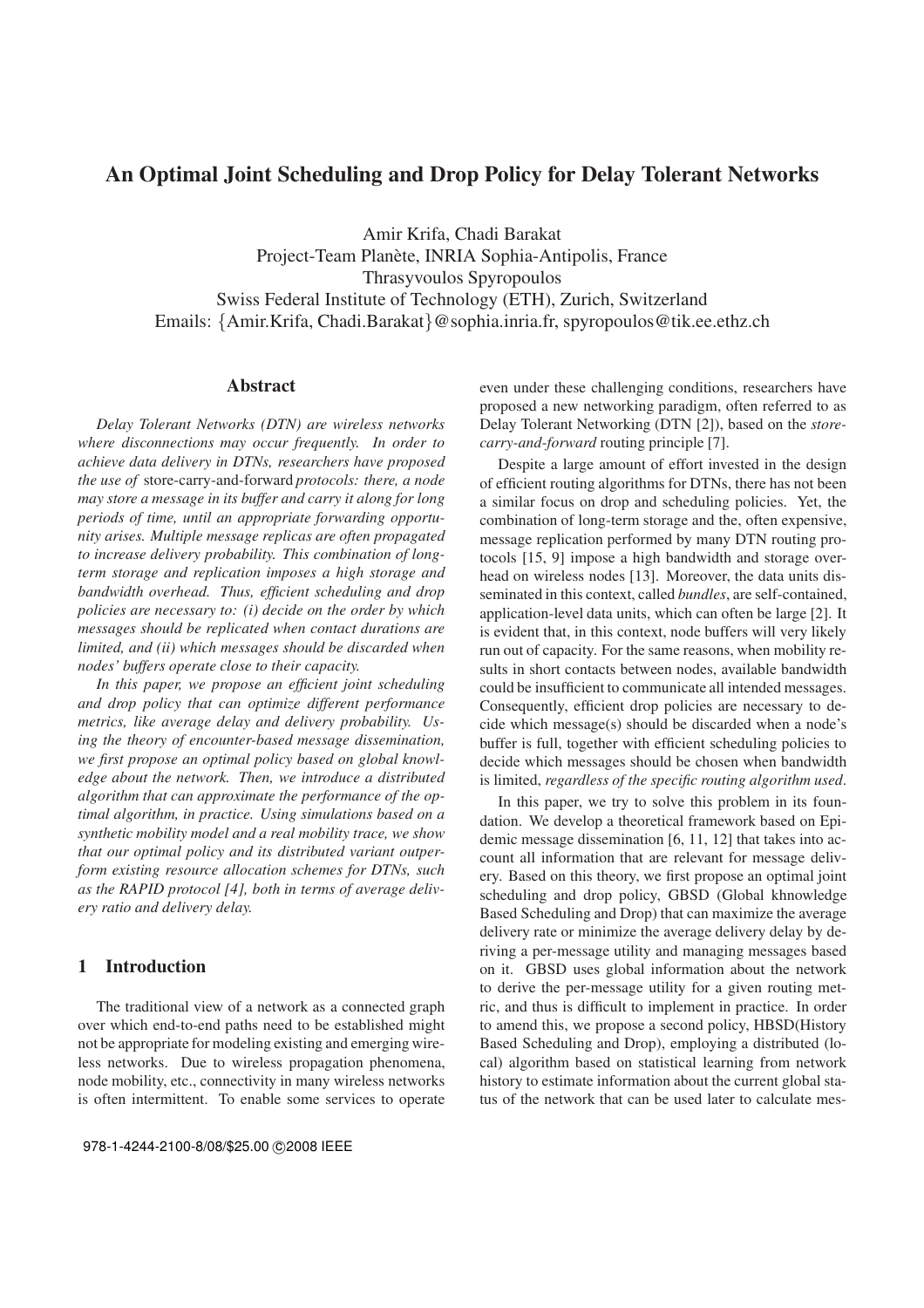sage utility. To our best knowledge, the recently proposed RAPID protocol [4] is the only effort aiming at scheduling (and to a lesser extend message drop) using such a theoretical framework, but is sub-optimal in a number of respects, as we will explain later.

The rest of this paper is organized as follows. Section 2 describes the current state-of-the art in terms of buffer management and scheduling in DTNs. In Section 3, we describe the "reference", optimal joint scheduling and drop policy that uses global knowledge about the network. Then, we present in Section 4 a learning process that enables us to approximate the global network state required by the reference policy. Section 5 describes the experimental setup and the results of our performance evaluation. Finally, we conclude this paper and discuss future work in Section 6.

## **2 Related Work**

Several solutions have been proposed to handle routing in DTNs. Yet, an important issue that has been largely disregarded by the DTN community is the impact of buffer management and scheduling policies on the performance of the system<sup>1</sup>. In [16], Zhang et al. present an analysis of buffer-constrained *Epidemic* routing, and evaluate some simple drop policies like drop-front and drop-tail. The authors conclude that drop-front, and a variant of it giving priority to source messages, outperform drop-tail in the DTN context. A somewhat more extensive set of combinations of *heuristic* buffer management policies and routing protocols for DTNs is evaluated in [10], confirming the performance of drop-front. However, all these policies are simple and/or heuristic that neither aim at optimality in the DTN context nor do they address scheduling. In a different work [8], we address the problem of optimal drop policy only (i.e. no bandwidth or scheduling concerns) using a similar analytical framework, and have compared it extensively against the policies described in [16] and [10]. Due to space limitations, the comparison between various drop policies is not repeated here. We rather focus on the more general *joint scheduling and drop problem*, for which we believe the RAPID protocol [4] represents the state-of-the-art.

RAPID is the first protocol to explicitly assume both bandwidth and (to a lesser extent) buffer constraints exist, and to handle the DTN routing problem as an optimal resource allocation problem, given some assumption regarding node mobility. As such, it is the most related to our own proposal, and we will compare directly against it. Despite the elegance of the approach, and performance benefits demonstrated compared to well-known routing protocols, RAPID suffers from two main drawbacks: (i) its policy is

based on sub-optimal message utilities (more on this in Section 3); and (ii) in order to derive these utilities, RAPID requires the flooding of information about all the replicas of a given message in the queues of all nodes in the network; Yet, information propagated thus may be stale (a problem that the authors also note) due to change in the number of replicas, change in delivery delays, or if the message is delivered but acknowledgements have not yet propagated. In this paper, we propose a policy that fixes both (i) and (ii), and hence outperforms RAPID and other policies.

### **3 Optimal Joint Scheduling and Drop Policy**

In the DTN context, message transmissions occur only when nodes encounter each other. Thus, *the time elapsed between node meetings is the basic delay component*. The meeting time distribution is a basic property of the mobility model assumed  $[3, 8]^2$ . To formulate the optimal policy problem, we do not make any specific assumption about the used mobility model. Our only requirement is that *the meeting time of the mobility model is exponentially distributed or* has at least an exponential tail, with parameter  $\lambda = \frac{1}{E[U]},$ where  $E[X]$  denotes the expectation of a random variable  $X$ . It has been shown that many popular mobility models like Random Walk [3], Random Waypoint and Random Direction [12] have such a property. Moreover, it has recently been argued that meeting and inter-meeting times observed in many traces may also exhibit an exponential tail [14].

Given the above problem setting and a routing metric, our policy GBSD derives a per-message utility. This utility captures the *marginal value* of a given message copy, with respect to the chosen optimization metric. Based on this utility, two main functions are performed: (i) *Scheduling*—at a limited transfer opportunity, a node should replicate messages in decreasing order of their utilities, and (ii) *Drop*—when a node exhausts all available storage, it should drop the message with the smallest utility among all buffered messages including the new received one(except source messages). We derive here such a per-message utility for two popular metrics: maximizing the average delivery rate, and minimizing the average delivery delay. In Table 1, we summarize the various quantities and notations we will use throughout the paper.

#### 3.1 **Maximizing the average delivery rate**

To maximize the average delivery rate, the per-message utility used by GBSD is defined by the following theorem:

<sup>&</sup>lt;sup>1</sup>These two problems have often been studied in somewhat different contexts, see for instance [5] which focuses on ad-hoc networks.

<sup>2</sup>By *meeting time* we refer to the time until two nodes starting from the stationary distribution come within range ("first meeting-time"); If some of the nodes in the network are static, then one needs to use *hitting times* between mobile and static nodes, as well. Although in this work we consider unicast transmissions where both sources and destinations are mobile, our theory can be easily modified to account for static nodes also.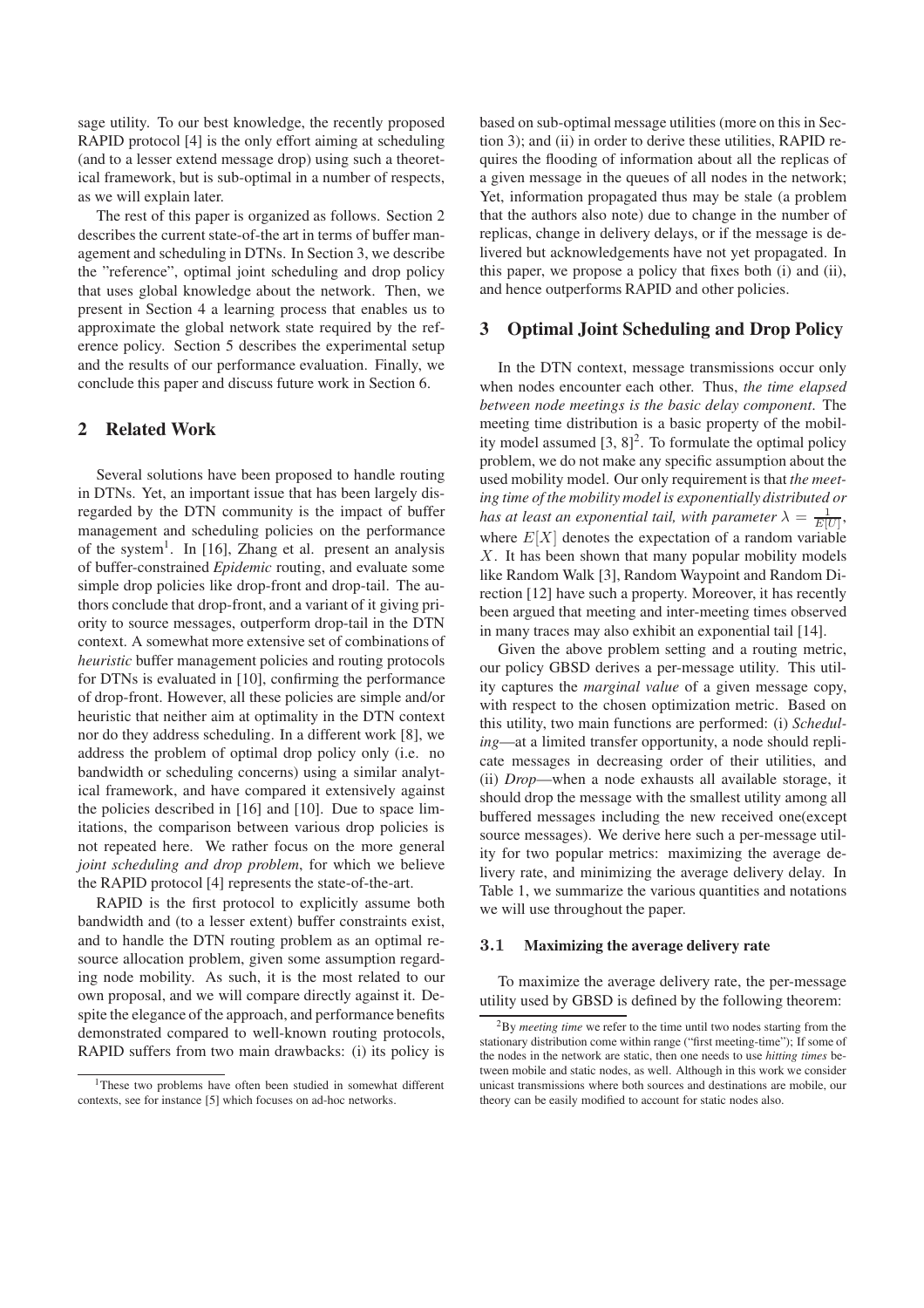| <b>Table 1. Notation</b> |                                                                                                               |  |  |  |  |
|--------------------------|---------------------------------------------------------------------------------------------------------------|--|--|--|--|
| Variable                 | <b>Description</b>                                                                                            |  |  |  |  |
|                          | Number of nodes in the network                                                                                |  |  |  |  |
| K(t)                     | Number of distinct messages in the network at time<br>t.                                                      |  |  |  |  |
| $TTL_i$                  | Initial Time To Live for message $i$                                                                          |  |  |  |  |
| $R_i$                    | Remaining Time To Live for message i                                                                          |  |  |  |  |
| $T_i = TTL_i$<br>$R_i$   | Elapsed Time for message $i$ . It measures the time<br>since this message was generated by its source         |  |  |  |  |
| $n_i(T_i)$               | Number of copies of message $i$ in the network after<br>elapsed time $T_i$                                    |  |  |  |  |
| $m_i(T_i)$               | Number of nodes (excluding source) that have seen<br>message i since its creation until elapsed time $T_i$    |  |  |  |  |
| $\lambda$                | Meeting <i>rate</i> between two nodes; $\lambda = \frac{1}{E[U]}$ where<br>$E[U]$ is the average meeting time |  |  |  |  |

**Theorem 3.1.** *Let us assume there are* K *messages in the network with elapsed time* T<sup>i</sup> *for message* i *at the moment when the drop or replication decision by a node is to be taken. For each message*  $i \in [1, K]$ *, let*  $m_i(T_i)$  *and*  $n_i(T_i)$ *be the number of nodes that have "seen" the message since it's creation*<sup>3</sup> *(excluding the source), and those who have a copy of it at this moment*  $(n_i(T_i) \leq m_i(T_i) + 1)$ *, respectively. To maximize the average delivery rate of all messages, a DTN node should apply the GBSD policy using the following utility per message* i*:*

$$
(1 - \frac{m_i(T_i)}{L - 1})\lambda R_i \exp(-\lambda n_i(T_i)R_i)
$$
 (1)

We know that the meeting time between nodes is exponentially distributed with parameter  $\lambda$ . The probability that a copy of a message  $i$  will not be delivered by a node is then given by the probability that the next meeting time with the destination is greater than the remaining time  $R_i$ . This is equal to  $\exp(-\lambda R_i)$ .

Knowing that message i has  $n_i(T_i)$  copies in the network, and assuming that the message has not yet been delivered, we can derive the probability that the message itself will not be delivered (i.e. none of the  $n_i$  copies gets delivered):

$$
\prod_{i=1}^{n_i(T_i)} \exp(-\lambda R_i) = \exp(-\lambda n_i(T_i)R_i).
$$

Here, we have not taken into account that more copies of a given message  $i$  may be created in the future through new node encounters, also we have not taken into account that a copy of message i could be dropped within  $R_i$  (and thus this policy is to some extent greedy or locally optimal). Predicting the effect of future encounters complicates the problem significantly. Nevertheless, the same assumption is performed for all messages equally and thus can justify the relative comparison between the delivery probabilities for different messages. Unlike RAPID [4], we take into consideration what has happened in the network since the message generation, in the absence of an explicit delivery notification. Given that all nodes including the destination have the same chance to see the message, the probability that a message  $i$  has been already delivered is equal to:

$$
P
$$
{message *i* already delivered} =  $m_i(T_i)/(L-1)$ .

So, if we take at instant  $t$  a snapshot of the network, the global delivery rate for the whole network will be:

$$
DR = \sum_{i=1}^{K(t)} [(1 - \frac{m_i(T_i)}{L - 1}) * (1 - \exp(-\lambda n_i(T_i) R_i)) + \frac{m_i(T_i)}{L - 1}]
$$

In case of congestion or limited transfert opportunity, a DTN node should take respectively a drop or replication decision that leads to the best gain in the global delivery rate  $DR$ . To find this decision, we differentiate  $DR$  with respect to  $n_i(T_i)$ , then we discretize and replace dn by  $\Delta(n)$ to obtain:

$$
\Delta(DR) = \sum_{i=1}^{K(t)} \left[ (1 - \frac{m_i(T_i)}{L-1}) \lambda R_i \exp(-\lambda n_i(T_i) R_i) * \Delta n_i(T_i) \right]
$$

Our aim is to maximize  $\Delta(DR)$ . We know that:  $\Delta n_i(T_i) = -1$  if we drop an already existing message i from the buffer,  $\Delta n_i(T_i) = 0$  if we don't drop an already existing message *i* from the buffer, and  $\Delta n_i(T_i) = +1$  if we keep and store the newly received message  $i$  or replicate and forward an already buffered message i to another node. Based on that, GBSD ranks messages using the permessage utility in Eq.( 1), then schedules and drops them accordingly.

### 3.2 **Minimizing the average delivery delay**

We now turn our attention to minimizing the expected delivery delay over all messages in the network. The following Theorem derives the optimal per-message utility, for the same setting and assumptions as Theorem 3.1.

**Theorem 3.2.** *To minimize the average delivery delay of all messages, a DTN node should apply the GBSD policy using the following utility for each message* i*:*

$$
\frac{1}{n_i(T_i)^2 \lambda} (1 - \frac{m_i(T_i)}{L - 1})
$$
 (2)

<sup>&</sup>lt;sup>3</sup>We say that a node  $A$  has "seen" a message  $i$ , when  $A$  had received a copy of message  $i$  sometime in the past, regardless of whether it still has the copy or if it has already removed it from its buffer.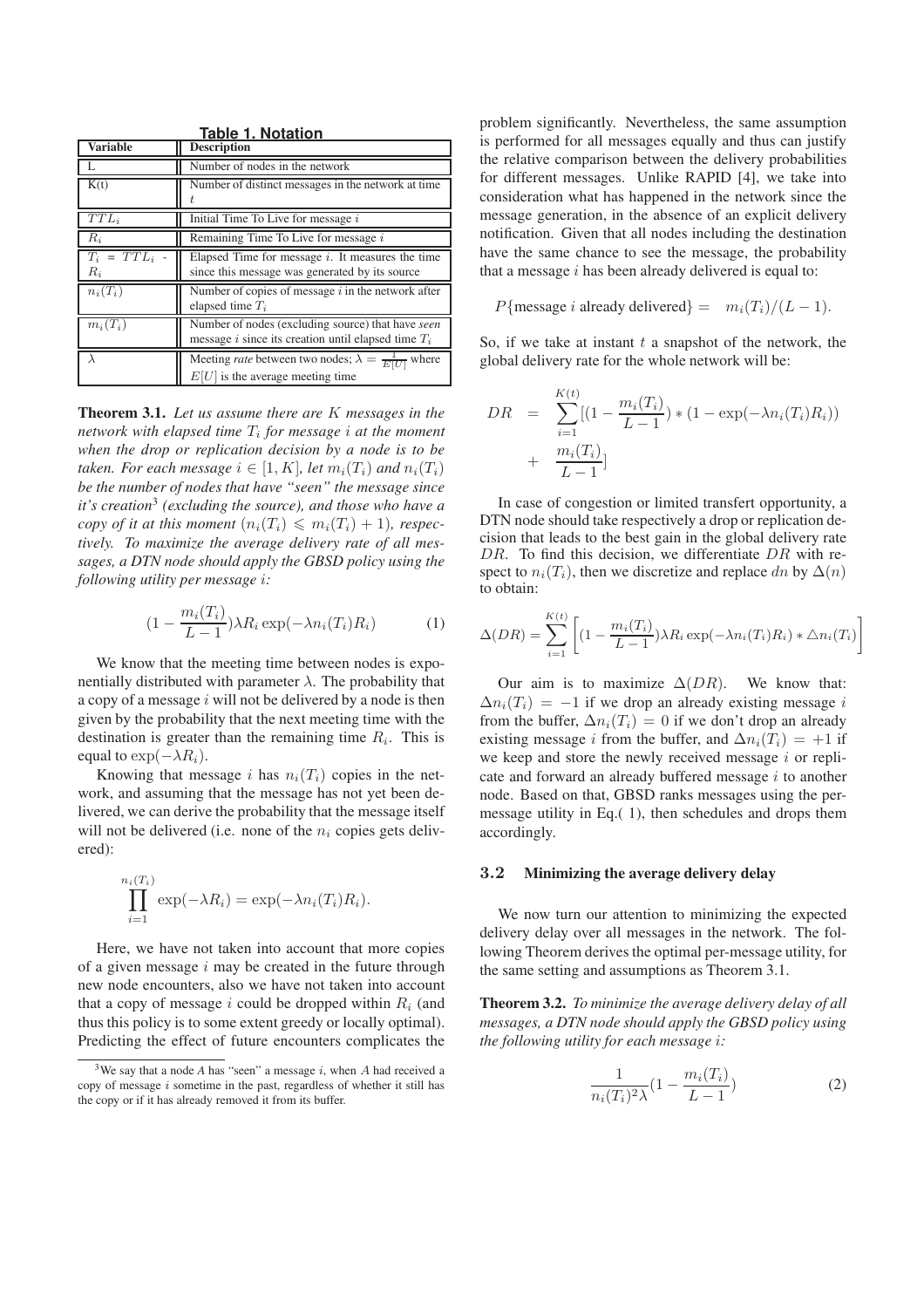Let us denote the delivery delay for message  $i$  with random variable  $X_i$ . This delay is set to 0 (or any other constant value) if the message has been already delivered. Then, the total expected delivery delay  $(D)$  is given by,

$$
D = \sum_{i=1}^{K(t)} \left[ \frac{m_i(T_i)}{L-1} * 0 + (1 - \frac{m_i(T_i)}{L-1}) * E[X_i | X_i > T_i] \right].
$$

We know that the time until the first copy of the message  $i$  reaches the destination follows an exponential distribution with mean  $1/(n_i(T_i)\lambda)$ . It follows that,

$$
E[X_i | X_i > T_i] = T_i + \frac{1}{n_i(T_i)\lambda}.
$$

Then, as for the delivery ratio, we differentiate  $D$  with respect to  $n_i(T_i)$  and find Eq.(2). Note that, the permessage utility with respect to delivery delay is different than the one for the delivery rate. This implies (naturally) that both metrics cannot be optimized concurrently.

# **4 Using network history to approximate global knowledge in practice**

In order to optimize a specific routing metric using GBSD, we need global information about the network and the "spread" of messages. In particular, for each message present in a node's buffer, we need to know the values of  $m_i(T_i)$  and  $n_i(T_i)$ . In the case of RAPID [4], it is assumed that this global view is obtained by flooding the above information (or a through secondary, "instantaneous" channel). However, our experiments show that the impact of the flooding delay is non negligible. In practice, intermittent network connectivity and the long time it takes to flood buffer status information across DTN nodes, make this approach inefficient. A much better gain can be realized if we find estimators for the metrics involved in the calculation of message utilities, namely  $m$  and  $n$ .

Let's denote by  $\stackrel{\wedge}{n}(T)$  and  $\stackrel{\wedge}{m}(T)$  the estimators for  $n_i(T)$  and  $m_i(T)$  of message i. For the purpose of the analysis, we suppose that the variables  $m_i(T)$  and  $n_i(T)$  at elapsed time  $T$  are instances of the random variables  $N(T)$ and  $M(T)$ . We develop our estimators  $\hat{n}$  (T) and  $\hat{m}$  (T) so that when plugged into the GBSD's delivery rate and delay per-message utilities calculated in Section 3, we get two new per-message utilities that can be used by a DTN node without any need for global information about messages. This results in a new scheduling and drop policy, called HBSD (History Based Scheduling and Drop), a deployable variant of GBSD that uses the same algorithm, yet with permessage utility values calculated using estimates of  $m$  and  $n.$  More details on the learning process can be found in [8].

# **4.1 Calculating estimators**  $\stackrel{\wedge}{n}$  (T) **and**  $\stackrel{\wedge}{m}$  (T) **for the average delivery rate per-message utility**

When the global information is unavailable, one can calculate the average delivery rate of a message over all possible values of  $M(T)$  and  $N(T)$ , and then try to maximize it. We want our estimators for  $m$  and  $n$  of a message to be unbiased in terms of the average delivery rate, that is, we want to obtain the same expression for the average delivery rate when  $m$  and  $n$  are substituted by their estimations. In the framework of the GBSD, this can be written as:

$$
E[(1 - \frac{M(T)}{L - 1}) * (1 - \exp(-\lambda N(T)R_i)) + \frac{M(T)}{L - 1}] =
$$
  

$$
(1 - \frac{\hat{m}(T)}{L - 1}) * (1 - \exp(-\lambda \hat{n}(T)R_i)) + \frac{\hat{m}(T)}{L - 1}
$$

By plugging in the per-message utility in Eq.( 1) any values of  $\overrightarrow{n}$  (T) and  $\overrightarrow{m}$  (T) that verify this equality, one can make sure that the obtained policy maximizes the average delivery rate. This is exactly our purpose. Suppose now that the best estimator for  $\hat{m}$  (T) is its average, i.e.,  $\hat{m}(T) = \overline{m}(T) = E[M(T)]$  (see [8] for a justification of this choice). Then, we extract  $\hat{n}(T)$  from the above equality and we replace in Eq.( 1) to obtain the following per-message utility:

$$
\lambda R_i E[(1 - \frac{M(T)}{L - 1}) \exp(-\lambda R_i N(T))]
$$

The expectation in this expression is calculated by summing over all values of  $N(T)$  and  $M(T)$  for past messages at elapsed time  $T$ . Note, that  $L$ , the number of nodes in the network, could be calculated from the list maintained by each node in the network. In this work, we assume it to be fixed and known, but one could estimate it as well in the same way we do for  $n$  and  $m$ , or using some additional estimation algorithm. We defer this for future work. Unlike Eq.( 1), this new per-message utility is a function of past history of messages and so can be calculated locally. It maximizes the average message delivery rate calculated over a large number of messages. Except when the number of messages is not large for the law of large numbers to work, our history based policy should give the same result as that of using the real global network information. This will be illustrated later by our simulation results.

# **4.2** Calculating estimators  $\stackrel{\wedge}{n}(T)$  and  $\stackrel{\wedge}{m}(T)$  for the **average delivery delay per-message utility**

Similar to the case of delivery rate, we calculate the estimators  $\stackrel{\wedge}{n}(T)$  and  $\stackrel{\wedge}{m}(T)$  in such a way that the average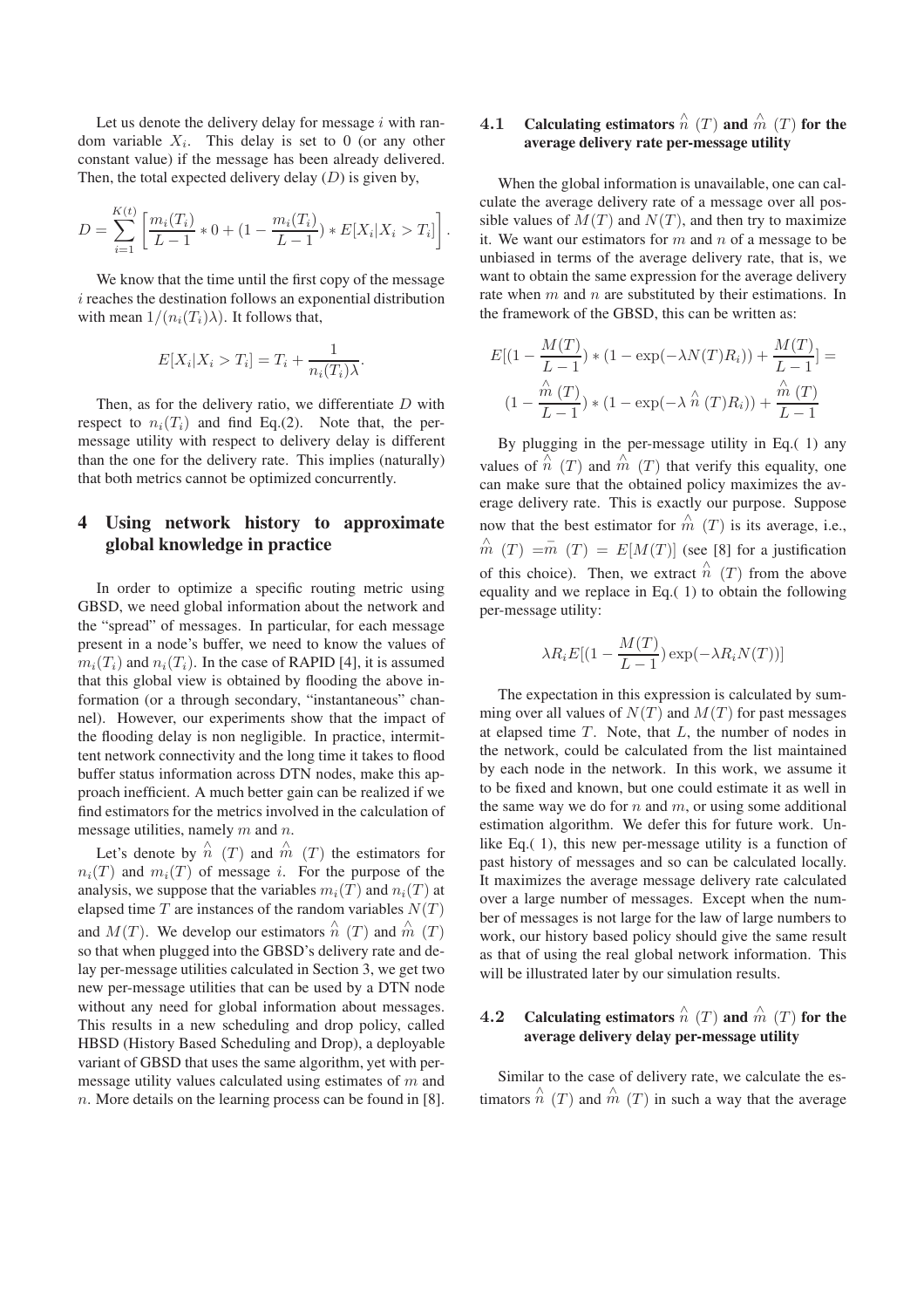delay is not affected by the estimation. This gives the following per-message utility specific to HBSD,

$$
\frac{E[\frac{L-1-M(T)}{N(T)}]^2}{\lambda(L-1)(L-1-\overline{m}(T))}
$$

This new per-message utility is only a function of the locally available history of old messages and is thus independent of the actual global network state. For large number of messages, it should lead to the same average delay as when the exact values for  $m$  and  $n$  are used.

## **5 Performance Evaluation**

To evaluate our new scheme, we have added an implementation of the DTN architecture to the Network Simulator NS-2. This implementation includes (i) the Epidemic routing protocol with *FIFO* and *drop-tail* for scheduling and message drop in case of congestion, respectively, (ii) the RAPID routing protocol based on flooding (i.e. no sidechannel) as described, to our best understanding, in [4], (iii) a new version of the Epidemic routing protocol enhanced with our optimal joint scheduling and drop policy (GBSD), and another version using our statistical learning distributed algorithm (HBSD). The VACCINE mechanism described in [16] is used with all solutions to "clean up" the network after message delivery<sup>4</sup>. In our simulations, each node uses 802.11b protocol to communicate, with rate 1Mbits/s. The transmission range is 100 meters, to obtain network scenarios that are neither fully connected (e.g. MANET) nor extremely sparse. Our simulations are based on two mobility patterns, a synthetic one based on the Random Waypoint model, and a real-world mobility trace that tracks San Francisco's Yellow Cab taxis [1]. Please see [8] for more details about how we used this trace.

To each source node, we have associated a CBR (Constant Bit Rate) application, which chooses randomly from  $[0, TTL]$  the time to start generating messages of 85KB for a randomly chosen destination. Other message sizes were also considered but are not presented here due to space limitations. Unless otherwise stated, each node maintains a buffer with a capacity of 10 messages. We compare the performance of the various routing protocols using the following two metrics: the average delivery rate and average delivery delay of messages in the case of infinite  $TTL$ . Note, that the evaluation of the HBSD policy requires to wait until the different nodes collect enough history to be able to calculate their estimators, and thus include an initial "warmup" period before starting to account for HBSD. As a final note, the results presented here are averages from 20 simulation runs, which is enough to ensure convergence.

#### 5.1 **Performance evaluation for delivery rate**

First, we compare the delivery rate of all protocols for the two scenarios shown in Table 2. Figures 1 and Figures 2 show the delivery rate for the Taxi trace for the case of both limited bandwidth and buffer, and the case of limited bandwidth and unlimited buffer, respectively. The number of sources is changed to cover different congestion levels.

| rapic 2. Ollimalation parameters |            |            |  |  |  |  |
|----------------------------------|------------|------------|--|--|--|--|
| <b>Mobility pattern:</b>         | <b>RWP</b> | Taxi Trace |  |  |  |  |
| Simulation's Duration(s):        | 5000       | 36000      |  |  |  |  |
| Simulation' Area $(m^2)$ :       | 1500*1500  |            |  |  |  |  |
| Number of Nodes:                 | 40         | 40         |  |  |  |  |
| Average Speed (Km/H):            |            |            |  |  |  |  |
| $TTL(s)$ :                       | 750        | 7200       |  |  |  |  |
| CBR Interval $(s)$ :             | 200        | 2100       |  |  |  |  |
|                                  |            |            |  |  |  |  |

**Table 2. Simulation parameters**



**Figure 1. Limited buffer and bandwidth.**

**Figure 2. Unlimited buffer and limited bandwidth.**

## **Table 3. Random Waypoint & unlimited buffer and limited bandwidth**

| <b>Policy:</b>     | <b>GBSD</b> | <b>HBSD</b> | <b>RAPID</b> | FIFO\DT |
|--------------------|-------------|-------------|--------------|---------|
| D. Rate $(\%)$ :   | 83          |             | 62           | 54      |
| $D.$ Delay $(s)$ : | 519,75      | 532         | 682          |         |

### **Table 4. Random Waypoint & both limited buffer and bandwidth**

| <b>Policy:</b>     | <b>GBSD</b> | <b>HBSD</b> | <b>RAPID</b> | FIFO\DT |
|--------------------|-------------|-------------|--------------|---------|
| D. Rate $(\%)$ :   | JЭ          | 50          | 36           | 23      |
| $D.$ Delay $(s)$ : | 1469.5      | 1507.47     | 1690.7       | 1970.45 |

From these plots, it can be seen that: the GBSD policy plugged into Epidemic routing gives the best performance for all numbers of sources. When congestionlevel decreases, so does the difference between GBSD and other protocols, as expected. Moreover, the HBSD policy also outperforms existing protocols (RAPID and Epidemic based on FIFO/drop-tail) and performs very close to the optimal GBSD. For example, for 40 sources, and in the case of

<sup>4</sup>We have also performed simulations without any anti-packet mechanism, from which similar conclusions can be drawn.